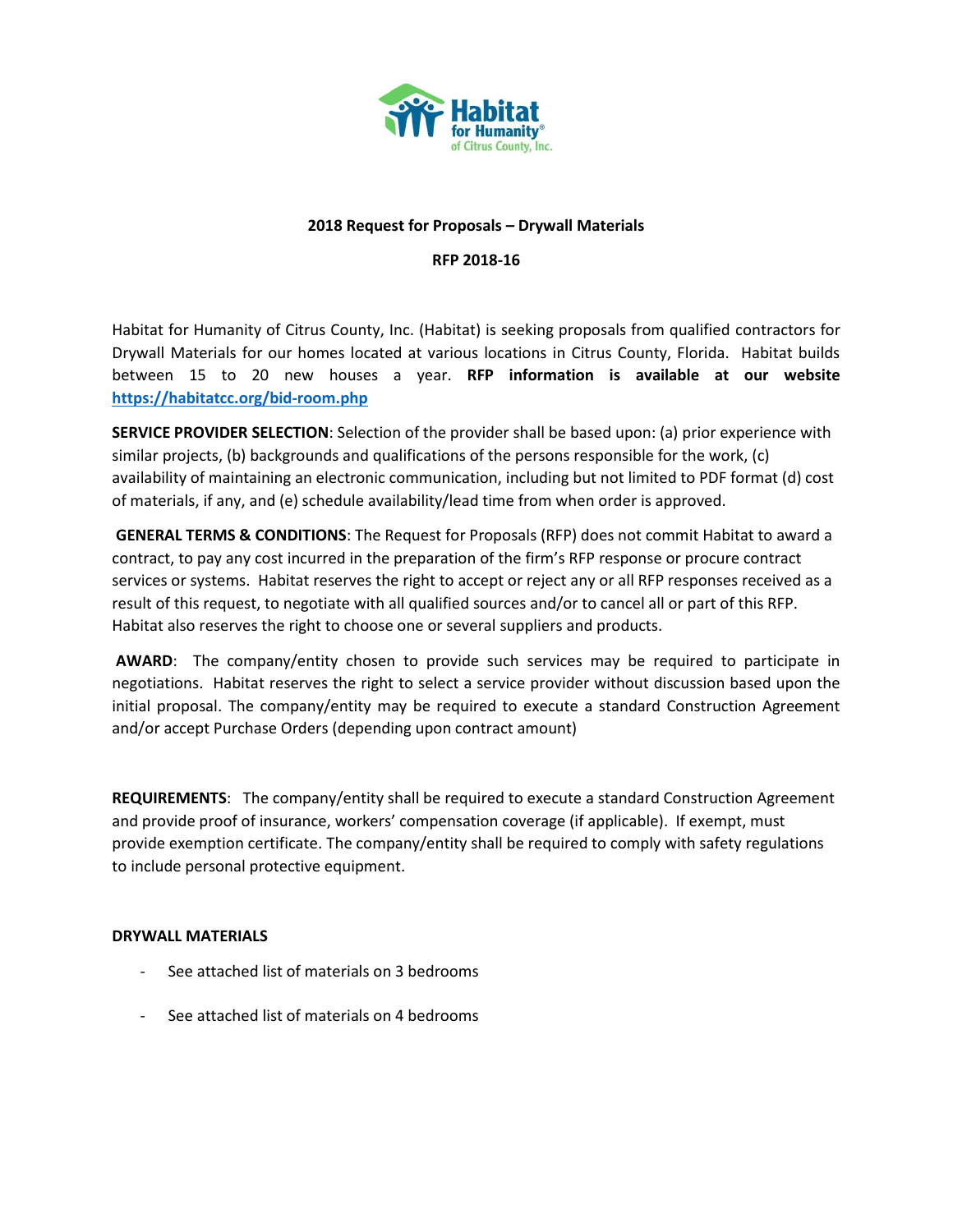

**RESPONSE FORMAT** All applicants should apply the following format for submission of their response to this Request for Proposals.

## 1) **A Cover Letter Including**:

- Company Name
- Address
- Full Contact Information
- A brief description of the company
- Identification of Partner Firms (if applicable)
- License Number
- Signed by an Authorized Representative of the Firm

### 2) **Qualifications:** (*Waived for existing vendors*)

- List and Briefly Describe Similar Projects Completed by Firm
- Provide Pictures of Similar Projects Completed by Firm
- Please Include References with Contact Person and Contact Information

### 3) **Cost and Schedule:**

- Cost of Services by Task
- Schedule Availability and lead time.

### **PROPOSAL SUBMISSION**

Proposals should be mailed (PO Box 1041, Crystal River, FL 34423, emailed [\(Bids@Habitatcc.org\)](mailto:Bids@Habitatcc.org) or hand delivered to Habitat for Humanity of Citrus County, 7768 W. Gulf to Lake Hwy, Crystal River, FL 34429, attention: Amy Engelken, COO. Proposals should be clearly marked**: "Habitat for Humanity Drywall Materials Proposal".** 

**DESCRIPTION OF HABITAT FOR HUMANITY** Habitat for Humanity of Citrus County, Inc. is a locally run affiliate of Habitat for Humanity International. Habitat works in partnership with volunteers and home owner applicants to build affordable housing. The houses are then sold to those applicants at no-profit with no-interest charged on the mortgage.

SECTION 3 "The work to be performed under this contract is subject to the requirements of section 3 of the Housing and Urban Development Act of 1968, as amended, 12 U.S.C. § 1701u. The purpose of section 3 is to ensure that employment and other economic opportunities generated by HUD assistance or HUD-assisted projects covered by section 3 shall, to the greatest extent feasible, be directed to lowand very-low income persons, particularly persons who are recipients of HUD assistance for housing."